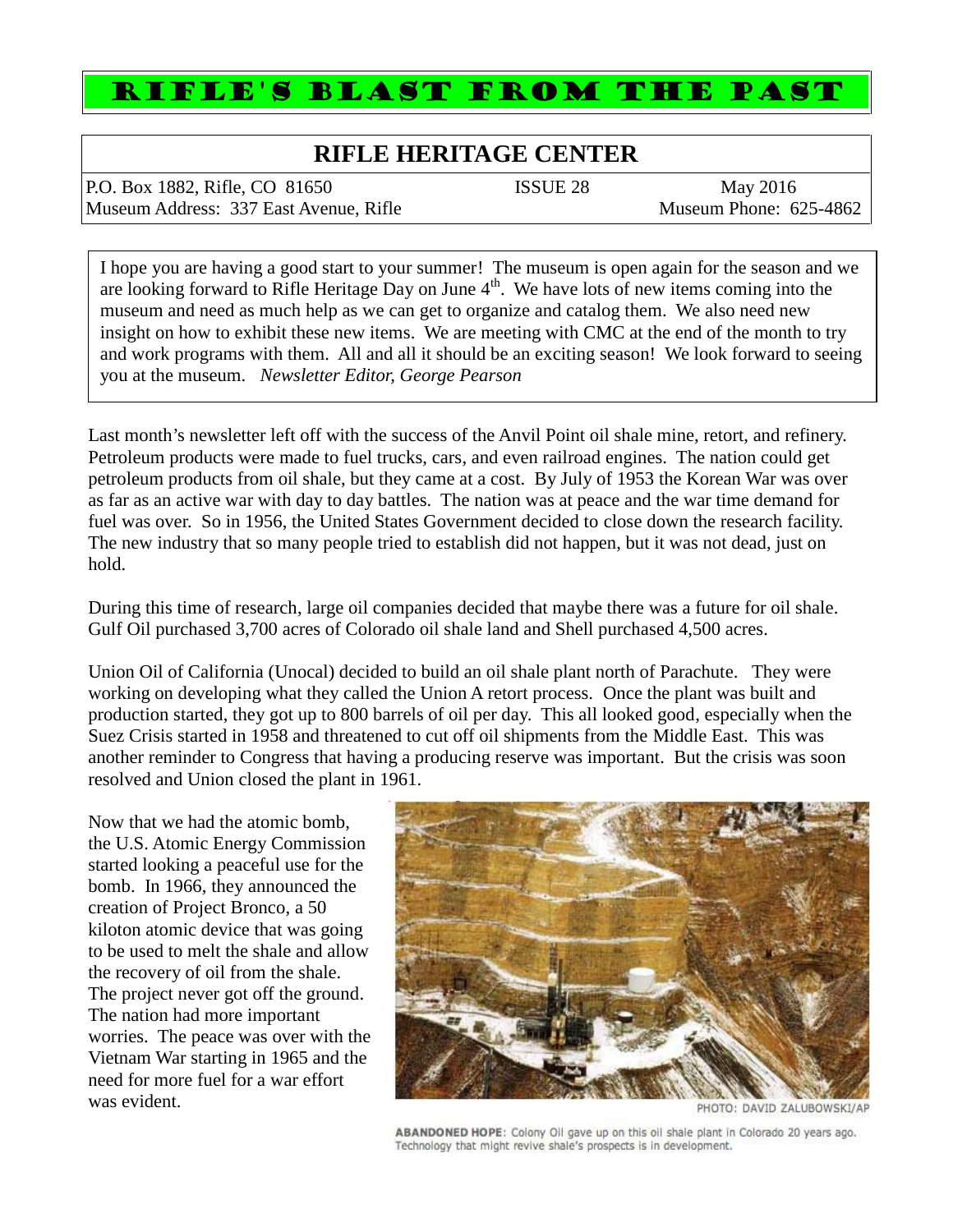Starting in 1964, The Oil Shale Company (Tosco), along with partners Sohio and Cleveland Cliffs, would build and operate the Colony oil shale plant 17 miles north of Parachute. This was followed by Paraho Company, in partnership with 17 other companies and the U.S. Government, coming back to the Anvil Points site and starting up a new Anvil Points facility. Tosco found some success and from 1964 to 1972 produced some 270,000 barrels of oil. However, Vietnam was winding down and they close in 1972. Paraho had a secret contact with the Navy and they produced some fuel that was used and tested by the Navy. The Vietnam War ended in 1973, but our oil troubles as a nation still haunted us. In 1973 the OAPEC producers declare an oil embargo and start their control of oil in the world market.

Another company decided to get into the oil shale business. Superior Oil Company announced plans to build a new oil shale plant near Meeker, Colorado. Besides oil shale they plan to produce nacholite, aumna, and soda ash. The plant never gets off the ground.



Congress is still concerned and in 1974, the federal government agrees to lease two tracts of oil shale land to various companies in the Piceance Creek Basin. Again big name players are involved. Shell, Arco, Tosco, and Ashland Oil are to develop C-b Tract. Amoco and Gulf Oil are to develop C-a Tract.

Union has been doing research and by 1974 they have developed a new oil shale technique call the Union B retort process.

The Colony project gets some new supporters in 1974 when Shell and Ashland Oil join the project.

By 1976, Union Oil (Unocal) plans a new commercial scale oil shale plant along Parachute Creek. It would be built when the necessary investment climate developed. By 1978, oil prices controlled by OAPEC have risen to \$41.00 a barrel.

In 1979, the Iranian Hostage Crisis and Revolution develops and leads indirectly to the Iranian / Iraq war. Congress is faced with long lines at gas stations and the supply of oil on the world market drops.

The Colony Project is shaken up when Shell, Ashland Oil, Cleveland-Cliffs and Sohio sell out. This leaves Arco and Tosco as 50/50 owners. Then changes come to C-b Tract when Shell and its original business partners sell the federal lease to Occidental and Tenneco. The same game, just the players are changing. Until the U.S Government changed the game.

In 1980 Congress approved fourteen billion…yes that is \$14,000,000,000.00, for synthetic fuel development. Congress was seemingly tired of playing the OAPEC game. The world's largest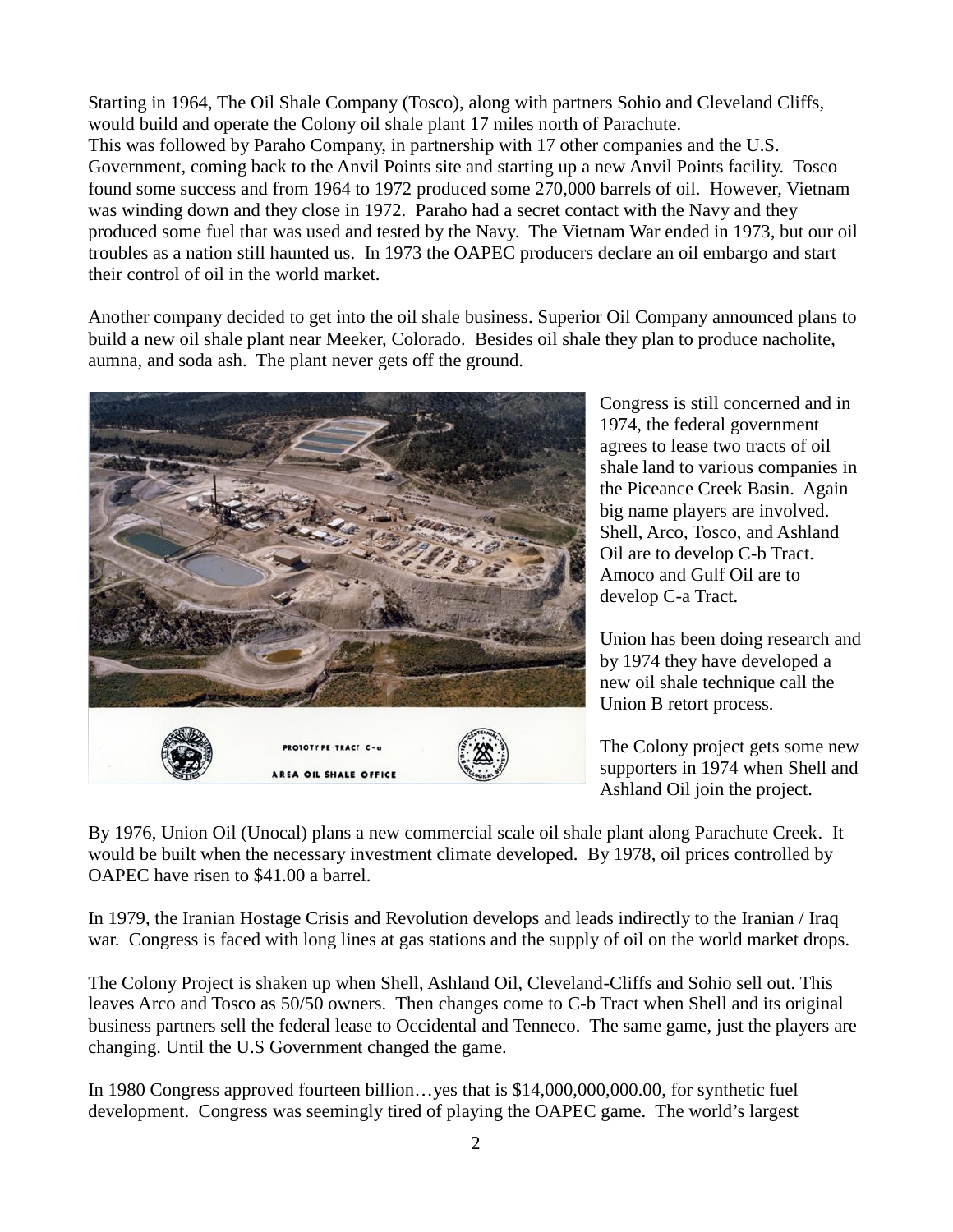corporation, the big dog EXXON, bought Atlantic Richfield's 60% interest in the Colony oil shale project for \$400 million dollars. Talk about serious money! Exxon and Tosco begin construction on the Colony II plant, which is estimated to produce 47,000 barrels of oil per day by 1987. Unocal jumps in the game and announces an even larger plant on Long Ridge near Parachute to process 50,000 barrels per day by 1990. Interesting estimates since the reality was that the Rio Blanco Oil Shale Company (Amoco) was producing about 1,900 barrels per day in the in situ shale operation at C-a tract in Rio Blanco County.

President Reagan ends oil price controls in the United States which were at \$6.00 per barrel and allows U.S. oil to be sold at the world oil price. This seems to be a good thing at the time, but stay tuned.



In 1981, Unocal begins construction of the Long Ridge project applying their Union B retort process. Exxon starts a company town at Battlement Mesa, south of Parachute. Exxon and Tosco are going to use the Tosco II retort process. Not to be left out, Rio Blanco Oil Shale Company conducts a second larger in situ demonstration at the C-a Tract and produces 24,400 barrels of oil. Things are looking up! Rifle is going to have a new neighbor. Battlement Mesa will be a town of 60,000 and we have just the thing for them…a new ski area.

But remember I said stay tuned? The light switches have come on in Oklahoma and Texas. More importantly, the power is turned on to the pumpers in the oil fields and wells that were not worth pumping at \$6.00 a barrel are looking very good at \$30.00+ per barrel. In addition to this, we have no war going on, we are driving more mileage efficient vehicles, and we have gotten used to OAPEC setting the world price. Oil supplies are up and demand is down. What does that do to the price of oil? It crashes.

On April 23, 1982 at the World Petroleum Outlook report presented before the U.S. Congress Commission on Energy and Natural Resources, word gets out that the long term outlook for the future of oil prices is bleak and that means more expensive oil does not have a chance.

In nine days after the release of the report the big dog reacts, Exxon announces the closure of Colony II project on "Black Sunday". The project is only semi-operational at closure. Unocal states it will continue the construction of the Long Ridge project, but the writing is on the wall. Without governmental support, oil shale is not financially viable and they end their project. In 1985, Congress abolishes the Synthetic Liquid Fuel program after spending eight billion dollars over forty years.

The 500-pound gorilla, Oil Shale, is back in its cage and is expected to stay there. But never say never, at \$100.00+ prices for oil, anything is possible.